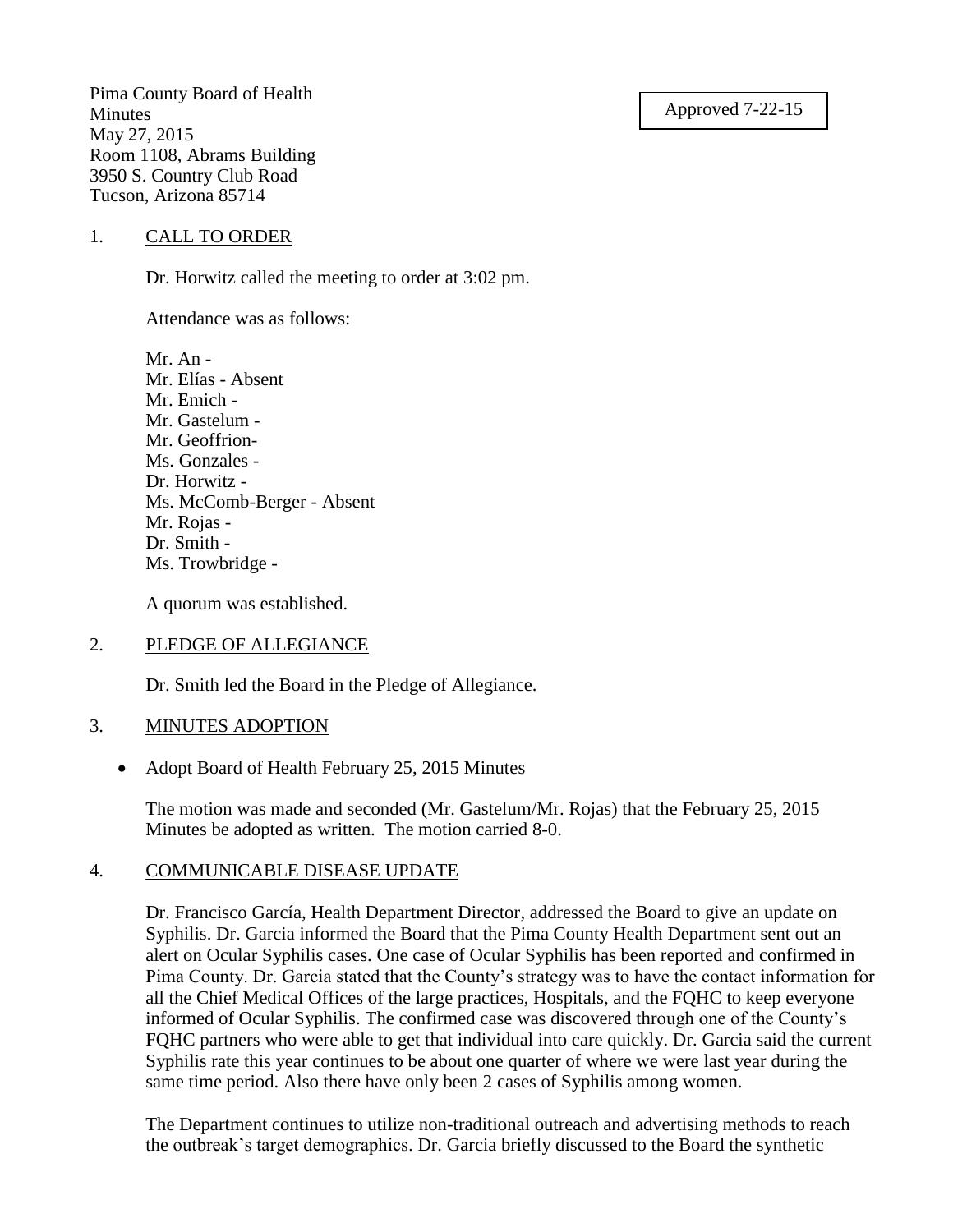cannabis issue referred to as "Spice". He informed the Board of a whole new class of synthetic agents that were being sold legally. There are two types of categories, which are the synthetic adenoids which is marijuana-like substances produce in a chemistry lab and the aynthetic herbal incense made from potpourri. The County is working with local law enforcement about strategies we may use to decrease the usage among the community. Dr. Garcia said that some individuals are experiencing a chronic reaction like high blood pressure, heavy breathing and a drop in blood pressure causing the person to pass out. And it's mostly men between the ages of 20-30 years old. The side effects are usually over so fast that by the time the emergency personal arrive the individual will come to and leave the scene. There have been no deaths within Pima County but out of the 48 cases, 3 of them have resulted in ICU stays.

# 5. BOARD OF HEALTH SCHEDULE

Dr. Francisco García, Health Department Director, spoke to the Board about making a decision on how often the Board should meet on a yearly basis. He understands how difficult it may be to come together each fourth Wednesday of every month. Dr. Garcia requested to have the meetings every other month with having the ability to still call the President of the Board to conduct an emergency meeting if needed. The Board discussed their opinions and came to a conclusion to stay with the monthly meeting arrangement. The Board also spoke about the summer schedule and decided to not have a meeting on June 24, 2015 and meet on July 22, 2015.

The motion was made and seconded (Dr. Horwitz/Ms. Trowbridge) to not have a meeting on June 24, 2015 and will meet on July 22, 2015. The motion carried 8-0.

## 6. BUDGET & BILLING UPDATE

Dr. Francisco García, Health Department Director, introduced Garrett Hancock, Business Operations Division Manager to give an update on the Health Department's budget and billing. Mr. Hancock spoke about Health Department's current challenges with the budget for Health and PACC, and goals for the future, better understanding of budget process and terms, and provision and review of monthly budget status by bureau and unit. Mr. Hancock stated that with respect to the current budget difficulties at PACC, the incremental costs of housing a greater number of pets for a longer period of time, such as additional medications, food, sanitation supplies, microchips, and spay/neuter services, were not addressed in the original increase awarded by the BOS in November 2013. These costs began to accrue, and as a result, PACC was projecting to be over budget for FY2014-15 by \$300,000. Fortunately, the Health Bureau is running under budget and has transferred \$300,000 in expenditure authority to PACC this year (FY2014-15) to address the overage.

Additionally, there was discussion about the City of Tucson disputing part of the PACC budget allocated to the City. The issue is the budget costs that impact the City after it is too late for the City to include the additional costs in its budget. That issue is being addressed through County Administration. PACC is also making other changes designed to reduce amount of overtime pay among staff by hiring additional positions, and to decrease the expenses related to surgeries and medicines by hiring an additional supervising veterinarian to absorb a significant amount of the surgery volume, as well as developing a more cost-effective formulary for use at PACC. Mr. Hancock also stated the county is in process to create a plan to start billing our clients for the services that we provide, coinciding with the implementation of electronic health records. If an individual has insurance, our plan is to bill that insurance for services, and for those with no insurance, we will continue to have a sliding fee scale to accommodate low-income clients.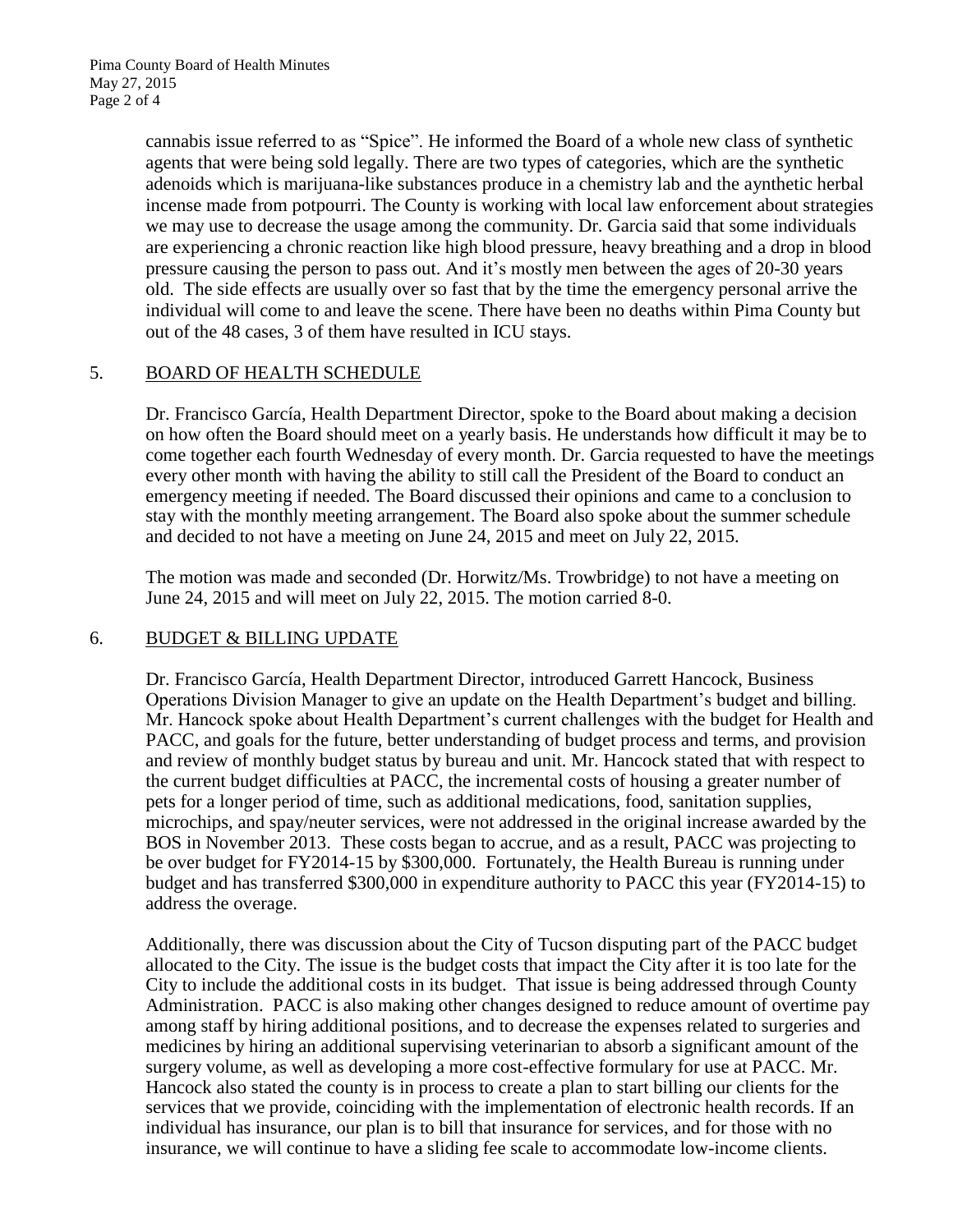The motion was made and seconded (Dr. Horwitz/Ms. Trowbridge) that the Board endorses the budget as summited by the staff. The motion carried on unanimously 8-0.

The Board also briefly discussed the Pima Animal Care Center drop off fee, which is to charge a \$70.00 fee to drop an animal off at PACC and \$30.00 fee if that individual calls ahead to drop off. Dr. García stated that individuals who live within city limits are required to pay the drop off fee and anyone outside city limits will not be reasonable for this fee. The County is in discussion with the City of Tucson to renew the IGA that will expire on June 30, 2015.

The motion was made and seconded (Dr. Horwitz/Ms. Trowbridge) that the Board is accepting the PACC Acts recommendation not to move forward with the PACC drop off fee. The motion carried on unanimously 8-0.

## 7. TOBACCO RETAIL LICENSING

Dr. Francisco García, Health Department Director introduced, Gregory Rivera, Program Manager of Tobacco and Chronic Disease Prevention. Mr. Rivera stated that over the last year and a half the County has been working with the American Lung Association's Southern Arizona Chapter on getting a local Tobacco Retail Licensing Ordinance in place. He discussed three different graphs showing the percentages of; Adults 18 years and older who smoked between 2006-2010 / Youth Grades 8,10, and 12 Indicating Cigarette Use in the Past 30 days between 2006-2012 / and Youth Grades 8,10, and 12 Indicating Cigarette Use in the Their Lifetime between 2006-2012. Mr. Rivera informed the Board that the CDC recommends a three part, evidence-based approach to preventing tobacco use among youth. The first is to increase the unit price of tobacco products. The second is conduct mass-media education campaigns in combination with other community interventions. The third is to mobilize the community to restrict minors access to tobacco products in combination with additional interventions such as, active enforcement of retailer sales laws, retailer education with reinforcement and stronger local laws directed at retailers.

The Health Department is currently working with the Arizona Attorney General's Office to ensure retailers do not sell tobacco products to minors. The County recruits youth volunteers from schools or programs they work with to go out with the Arizona Attorney General's Office to conduct compliance inspections of tobacco retailers around Pima County. The youth attempt to buy tobacco products from tobacco retailers to see if retailers comply with current State tobacco laws. Approximately 21% of inspected tobacco retailers in Pima County have sold to youth in the past 6 months. Rates appear to be steadily increasing annually. Mr. Rivera also shared GIS maps of retailer inspection results by zip and supervisory district that displays data from 2010-2014. Clerks that fail an inspection by way of selling a tobacco product to a minor, can receive a fine up to \$300 and the establishment up to \$1,000. Mr. Rivera stated that this data/information is only regarding cigarettes and not chew or electronic items.

Mr. Rivera stated that the County would like to propose a tobacco retail license ordinance that would require all tobacco retailers in Pima County to obtain a license to sell tobacco/nicotine products at the cost of \$300 per establishment, per year. This would allow the County to identify all tobacco retailers and fund compliance efforts. Key points that were highlighted were; Tobacco establishment cannot be located within 1,000 feet of a school and any current establishments located within 1,000 feet of schools will be grandfathered in. If the license lapsed, it will not be able to be renewed – Licensed tobacco retailers would be progressively penalized